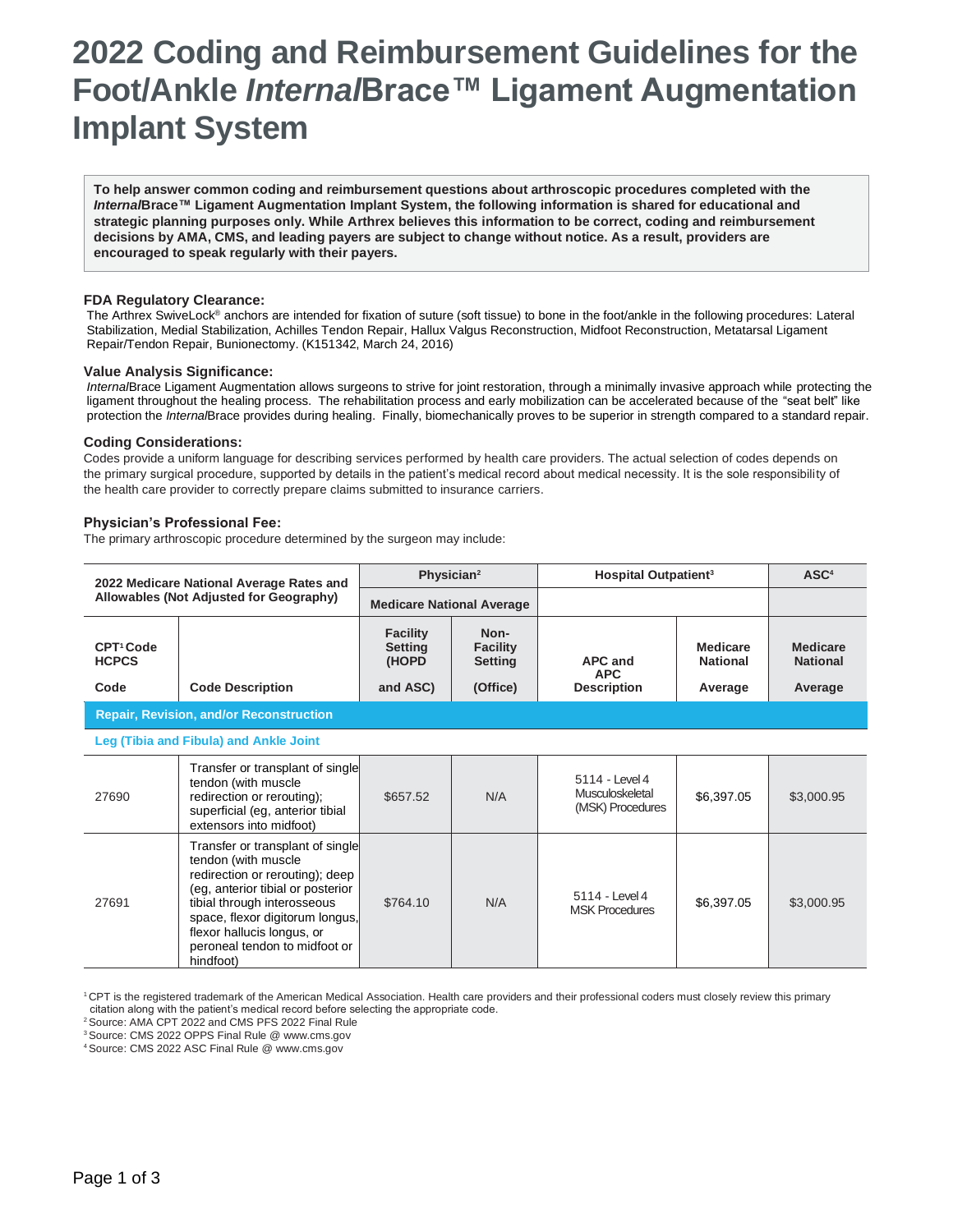| <b>Hospital and Facility Coding</b>                                                 |                                                                                                                                                                                   |                                                            |                                                   |                                                       |                                               |                                                          |
|-------------------------------------------------------------------------------------|-----------------------------------------------------------------------------------------------------------------------------------------------------------------------------------|------------------------------------------------------------|---------------------------------------------------|-------------------------------------------------------|-----------------------------------------------|----------------------------------------------------------|
| 2021 Medicare National Average Rates and<br>Allowables (Not Adjusted for Geography) |                                                                                                                                                                                   | Physician <sup>2</sup><br><b>Medicare National Average</b> |                                                   | <b>Hospital Outpatient<sup>3</sup></b>                |                                               | ASC <sup>4</sup>                                         |
|                                                                                     |                                                                                                                                                                                   |                                                            |                                                   |                                                       |                                               |                                                          |
| CPT <sup>1</sup> Code<br><b>HCPCS</b><br>Code                                       | <b>Code Description</b>                                                                                                                                                           | <b>Facility</b><br><b>Setting</b><br>(HOPD<br>and ASC)     | <b>Non-Facility</b><br><b>Setting</b><br>(Office) | <b>APC &amp; APC</b><br><b>Description</b>            | <b>Medicare</b><br><b>National</b><br>Average | <b>Medicare</b><br><b>National</b><br>Average            |
|                                                                                     |                                                                                                                                                                                   |                                                            |                                                   |                                                       |                                               |                                                          |
|                                                                                     | Leg (Tibia and Fibula) and Ankle Joint                                                                                                                                            |                                                            |                                                   |                                                       |                                               |                                                          |
| 27692                                                                               | Transfer or transplant of single<br>tendon (with muscle redirection<br>or rerouting); each additional<br>tendon (List separately in<br>addition to code for primary<br>procedure) | \$102.78                                                   | N/A                                               | Packaged service/item;<br>no separate<br>payment made |                                               | Packaged<br>service/item:<br>no separate<br>payment made |
| 27695                                                                               | Repair, primary, disrupted<br>ligament, ankle; collateral                                                                                                                         | \$492.45                                                   | N/A                                               | 5114 - Level 4<br>Musculoskeletal<br>(MSK) Procedures | \$6,397.05                                    | \$3.924.66                                               |
| 27696                                                                               | Repair, primary, disrupted<br>ligament, ankle; both collateral<br>ligaments                                                                                                       | \$562.70                                                   | N/A                                               | 5114 - Level 4<br><b>MSK Procedures</b>               | \$6,397.05                                    | \$3,905.12                                               |
| 27698                                                                               | Repair, secondary, disrupted<br>ligament, ankle, collateral (eg,<br>Watson-Jones procedure)                                                                                       | \$653.71                                                   | N/A                                               | 5114 - Level 4<br><b>MSK Procedures</b>               | \$6,397.05                                    | \$3.904.24                                               |
| <b>Pensir Pevision and/or Peconstruction</b>                                        |                                                                                                                                                                                   |                                                            |                                                   |                                                       |                                               |                                                          |

**Repair, Revision, and/or Reconstruction**

| <b>Foot and Toes</b> |                                                                                                                                       |          |          |                                         |            |            |
|----------------------|---------------------------------------------------------------------------------------------------------------------------------------|----------|----------|-----------------------------------------|------------|------------|
| 28200                | Repair, tendon, flexor, foot;<br>primary or secondary, without<br>free graft, each tendon                                             | \$333.95 | \$508.71 | 5113 - Level 3<br><b>MSK Procedures</b> | \$2,892.28 | \$1,361.61 |
| 28313                | Reconstruction, angular<br>deformity of toe, soft tissue<br>procedures only (eg,<br>overlapping second toe, fifth<br>toe, curly toes) | \$366.13 | \$540.20 | 5113 - Level 3<br><b>MSK Procedures</b> | \$2,892.28 | \$1,361.61 |